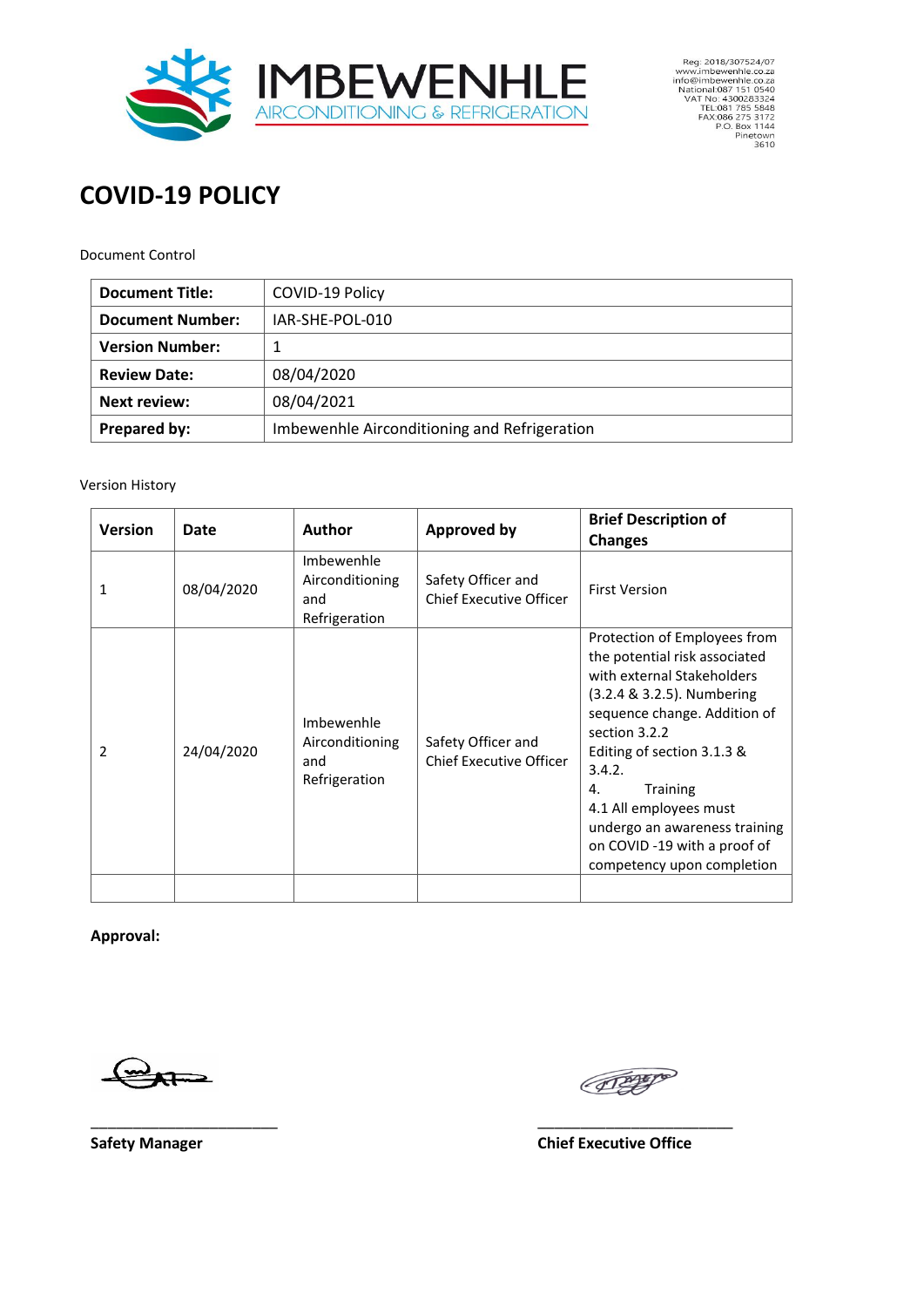# **1. Policy Brief & Purpose**

The purpose of this policy is to provide clarity on Imbewenhle Air conditioning & Refrigeration's views and commitments with regard to the COID-19 pandemic and the comprehensive management of COVID-19 affected employees. The Policy is also aimed at focusing on aspects of COVID-19 which may impact negatively on business and/or the wellbeing of the company's employees. Recognizes the seriousness and implications of COVID-19 for the individual employee, as well as co-workers of affected individuals.

This company policy includes the measures we are actively taking to mitigate the spread of coronavirus. Employees are kindly requested to follow all these rules diligently, to sustain a healthy and safe workplace in this unique environment. It is important that all employees respond responsibly and transparently to these health precautions, assuring each employee the company will always treat their private health and personal data with high confidentiality and sensitivity.

This coronavirus (COVID-19) company policy is susceptible to changes with the introduction of additional governmental guidelines and the World Health Organisation (WHO). This will happen continuously as new information is acquired

# **2. Scope**

This coronavirus policy applies to all employees, clients and all other stakeholders who physically work in the office(s) and on site. Imbewenhle Air conditioning & Refrigeration strongly recommends to its employees to read through this policy with discretion, to ensure the company collectively and uniformly respond to this challenge.

# **3. Policy Elements**

Outlined below are the required actions employees should take to protect themselves, coworkers, Clients and all other stakeholders from a potential coronavirus infection**.**

# **3.1. Working on site**

3.1.1 If one has to work on site and apart from the mandatory PPE relevant to our line

of work, one should ensure a pocket sized bottle to be issued by the office for sanitation

- 3.1.2 If you have to use tools on site, to ensure they have been disinfected prior to use and becomes your responsibility to disinfect after use by close of business
- 3.1.3 Ventilators, dusk masks or face masks to be worn at ALL times irrespective of where you might be (office or working on site). Plastic aprons also to be worn where necessary.
- 3.1.4 Protective gloves apart from the work safety gloves work on site
- 3.1.5 Working teams to be kept at a minimum number as possible when on site.
- 3.1.6 Practice social distancing at all times

| <b>Effective Date: 08/04/2020</b> | Version<br>____ | Page |
|-----------------------------------|-----------------|------|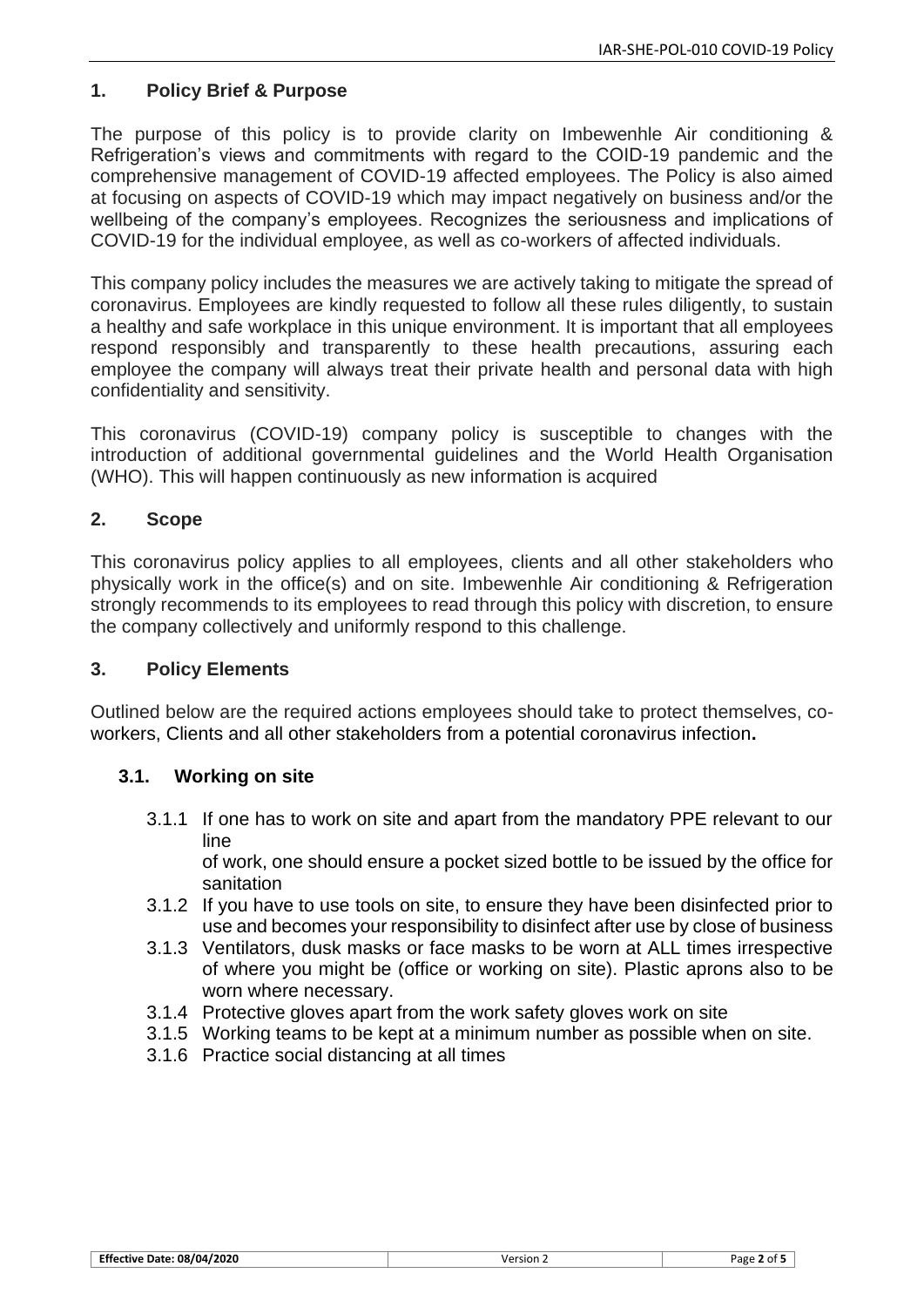# **3.2. Daily Screening for Symptoms**

- 3.2.1 All employees, Clients and other stakeholders are subject to screening using either an infrared or laser thermometer to determine if the temperature is normal. Should you be found to have high temperature, you will be sent home for self-isolation and/or recommendation to see a doctor. This is to be conducted in the mornings before work and in the afternoon before employees get back to their homes.
- 3.2.2 If an employee is then suspected or they themselves suspect they are positive, the employee is then sent home for a period of seven days for self-quarantine and if they do not feel any better, Imbewenhle then offers free COVID-19 testing. If the employee is found to be positive, they will then be referred to a doctor, under further quarantine.
- 3.2.3 External stakeholders will not be allowed to enter the building if the temperate reading is abnormal; there will be advise to follow the National Government and WHO protocol
- 3.2.4 All test results to be recorded and kept as part of the Quality system in place. See reference and template for COVID-19 **IAR-SHE-FT-08.**
- 3.2.5 In an effort to protect Imbewenhle Air conditioning & Refrigeration (PTY) LTD employees, all stakeholders entering the company premises and/or visiting staff members on site will be provided with a set of gloves and a face mask for the duration of their visit.
- 3.2.6 External Stakeholders also to adhere to our policy and sanitise themselves using the provided hand sanitiser at the company reception.



**FIGURE 1: TEMPERATE CHAT**

| <b>Effective Date: 08/04/2020</b> | Version | Page<br>∩t |
|-----------------------------------|---------|------------|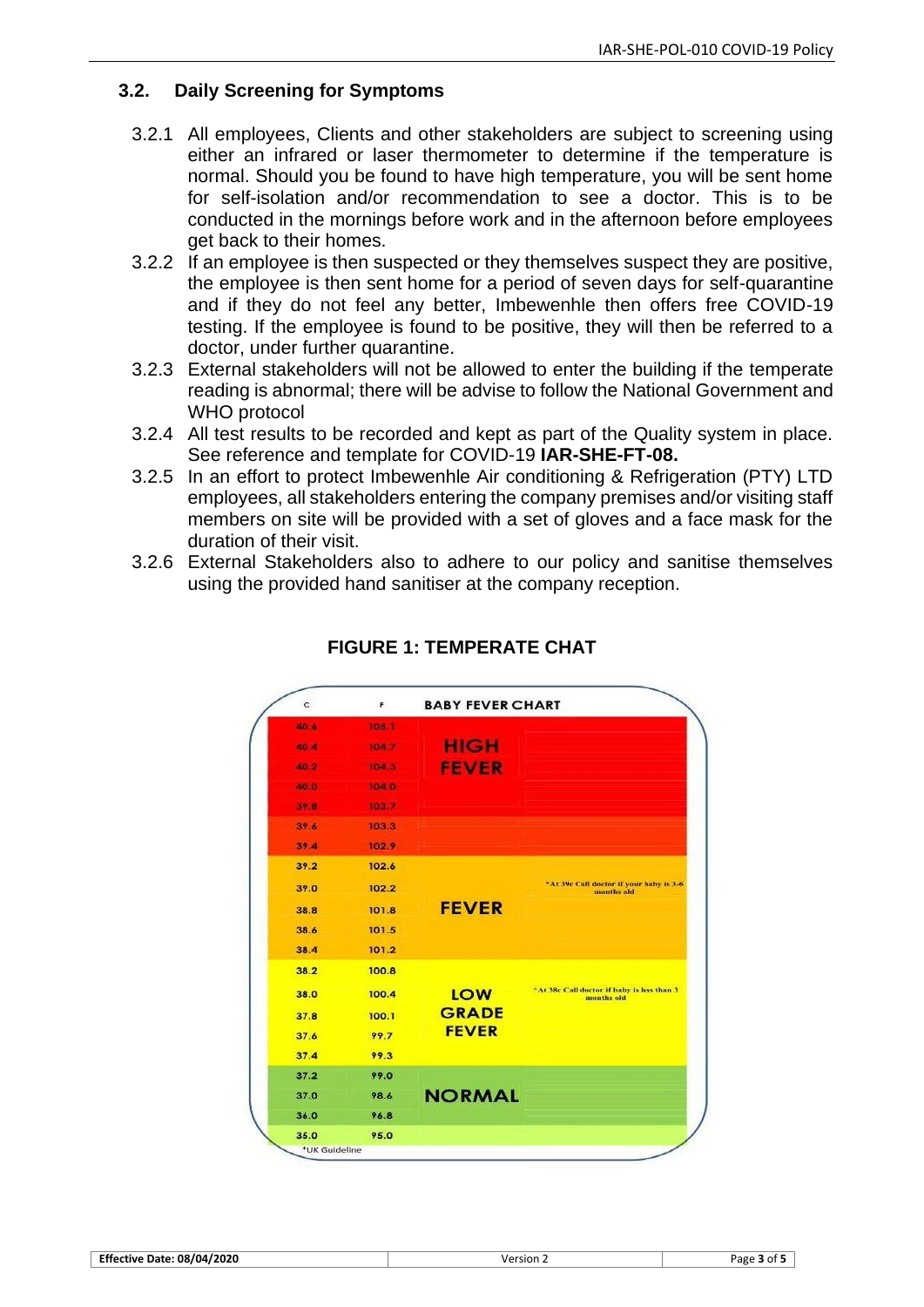# **3.3. Weekly Log Reports Submission**

- 3.3.1 In a bid to try and mitigate the risk of infection and the spread of the COVID-19 virus, all employees are to keep a record/log of where they are during working hours including the people they come in contact with for traceability and accountability in the event one if infected and the responsible parties need a track record of your activities.
- 3.3.2 Records to have the following
	- a) Date and time of each location
	- b) Names of people you were in contact with (if applicable)
- 3.3.3 Such records shall be kept private by each employee, unless it is required by the local health authorities

# **3.4. Sick leave arrangements:**

- 3.4.1 If you have cold symptoms, such as cough/sneezing/fever, or feel poorly, request sick leave or work from home. Standard company policies will apply.
- 3.4.2 If you have a positive COVID-19 diagnosis, you can return to the office only after you've fully recovered, with a doctor's note confirming your recovery. This is after the necessary reporting procedure is followed where the employee reports to his/her supervisor and the office assist to contact the South African COVID-19 Hotline (080 029 999).

# **3.5. Work from home requests:**

- 3.5.1 If you are feeling ill, but you are able to work, you can request to work from home.
- 3.5.2 If you have recently returned from areas with a high number of COVID-19 cases (based on CDC announcements), we'll ask you to work from home for 14 calendar days, and return to the office only if you are fully asymptomatic. You will also be asked not to come into physical contact with any colleagues during this time.
- 3.5.3 If you've been in close contact with someone infected by COVID-19, with high chances of being infected yourself, you are required to work from home. You will also be asked not to come into physical contact with any colleagues during this time.
- 3.5.4 If you're a parent and you have to stay at home with your children, request work from home. Follow up with your manager or departmental leader to make arrangements and set expectations.
- 3.5.5 If you need to provide care to a family member infected by COVID-19, request work from home. You'll only be permitted to return to the office 14 calendar days after your family member has fully recovered, provided that you're asymptomatic or you have a doctor's note confirming you don't have the virus. You will also be asked not to come into physical contact with any colleagues during this time.

# **3.6. Traveling/commuting measures:**

- 3.6.1 All work trips and events both domestic and international will be cancelled/postponed until further notice.
- 3.6.2 In-person meetings should be done virtually where possible, especially with non-company parties (e.g. candidate interviews, partners and suppliers).

| $-$<br>/2020<br>08/04<br>- Ettective<br>- Date :<br>___ | ersion<br>10r<br>____ | Page 4<br>דר<br>. . |
|---------------------------------------------------------|-----------------------|---------------------|
|                                                         |                       |                     |